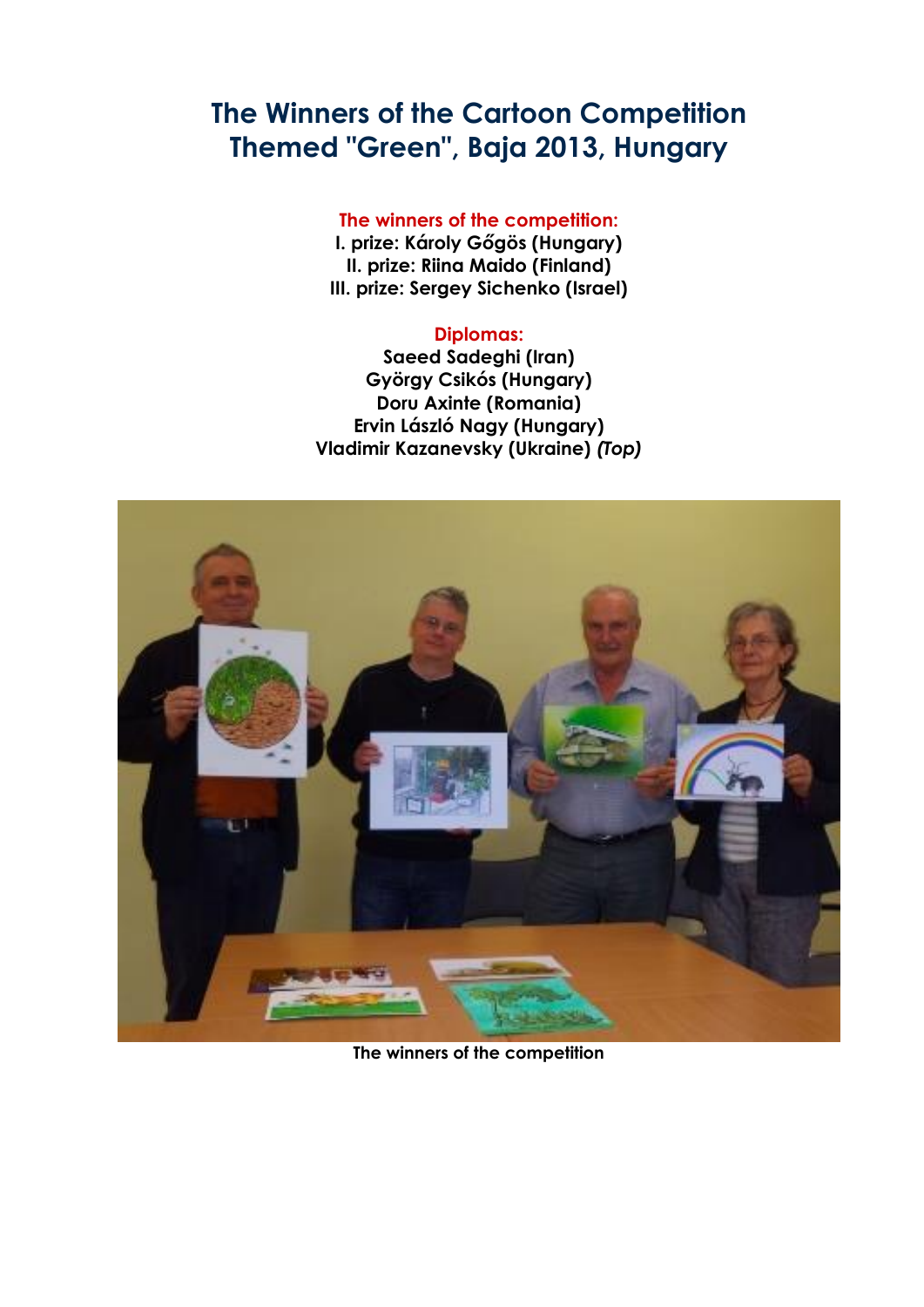

**I. prize: Károly Gőgös - Hungary**



**II. prize: Riina Maido – Finland**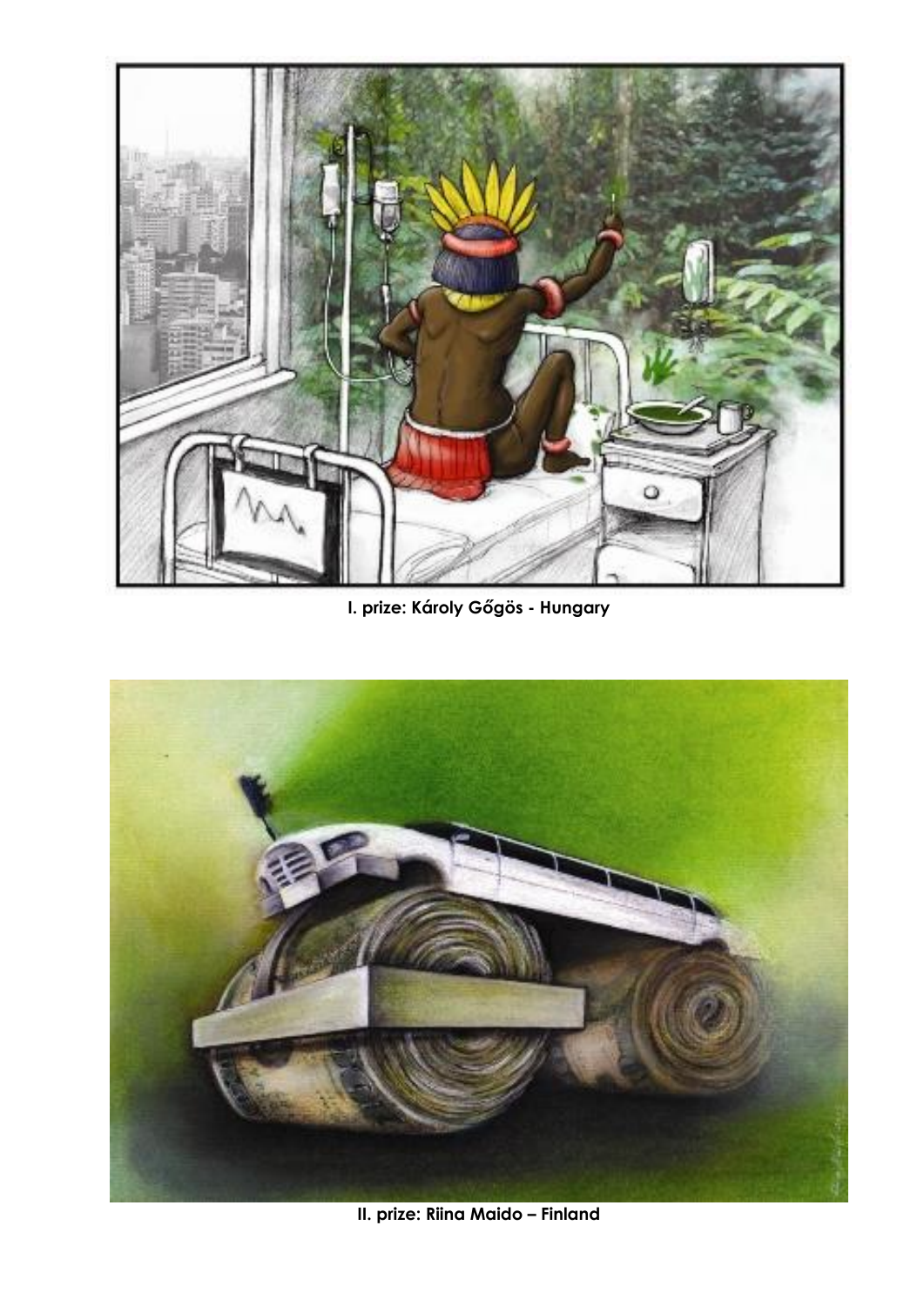

**III. prize: Sergey Sichenko – Israel**



**Diploma-Saeed Sadeghi - Iran**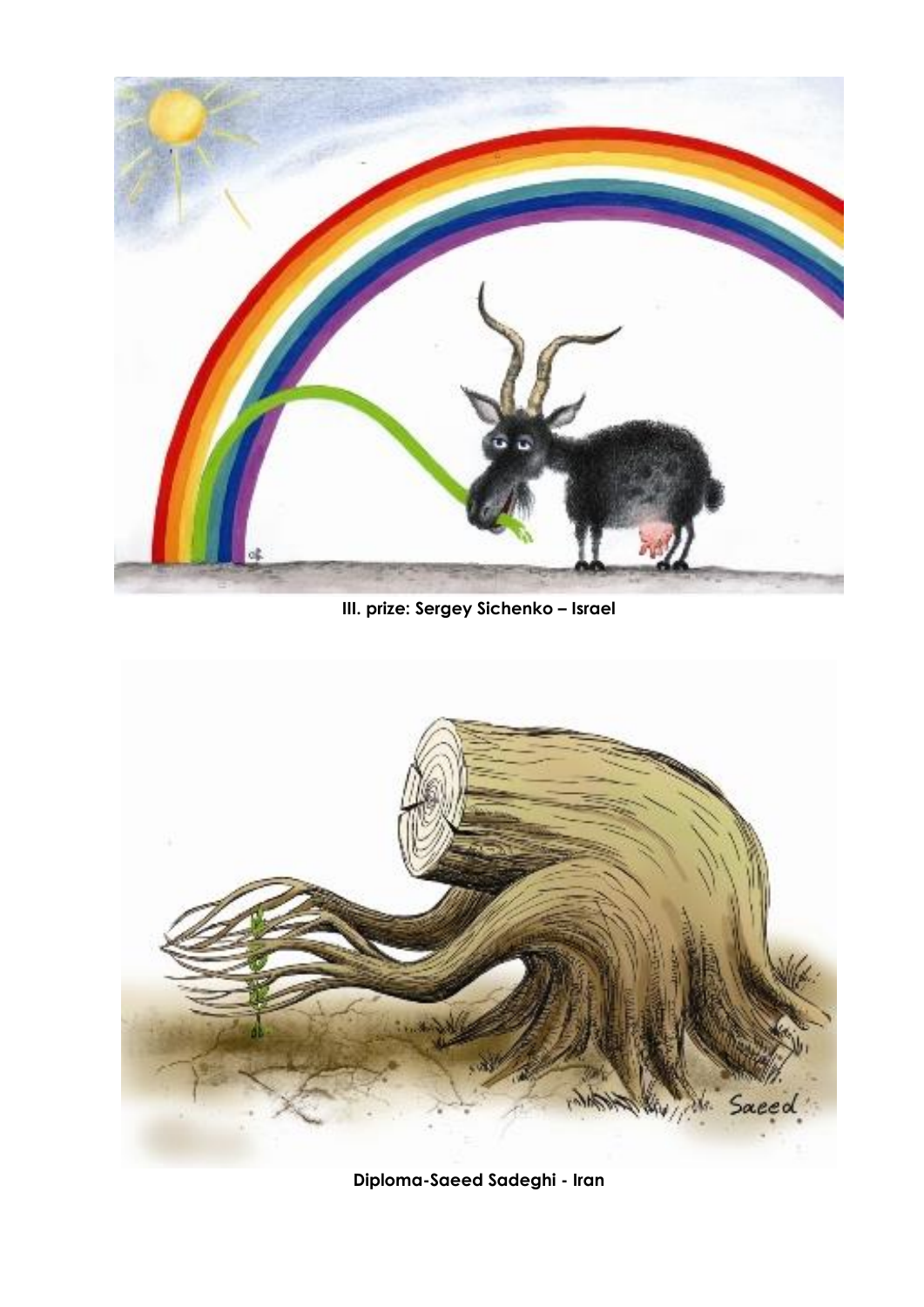

**Diploma- György Csikós – Hungary**



**Diploma-Doru Axinte-Romania**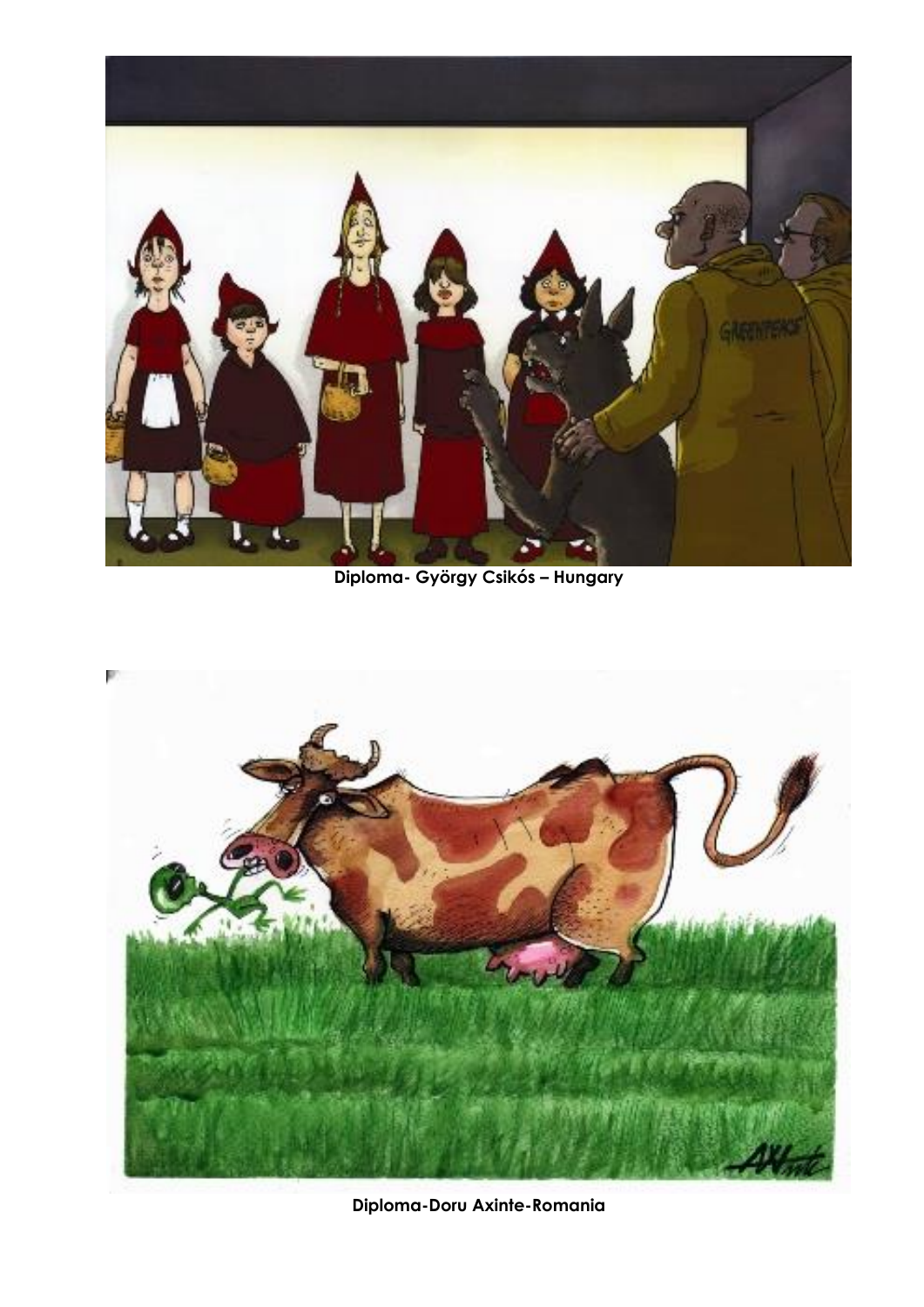

**Diploma-Ervin Laszlo Nagy-Hungary**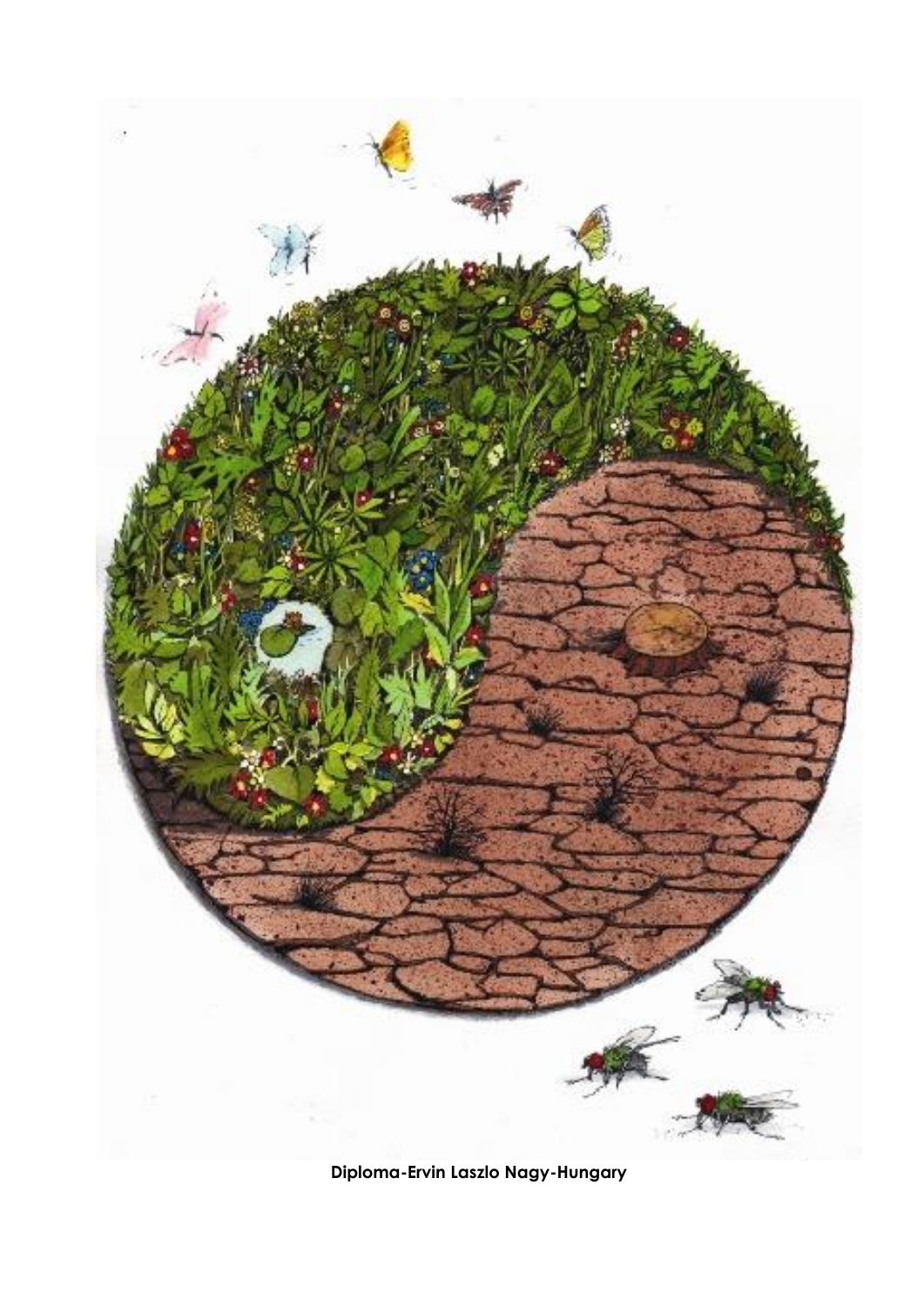

**Diploma-Vladimir-Kasanevsky-Ukraine**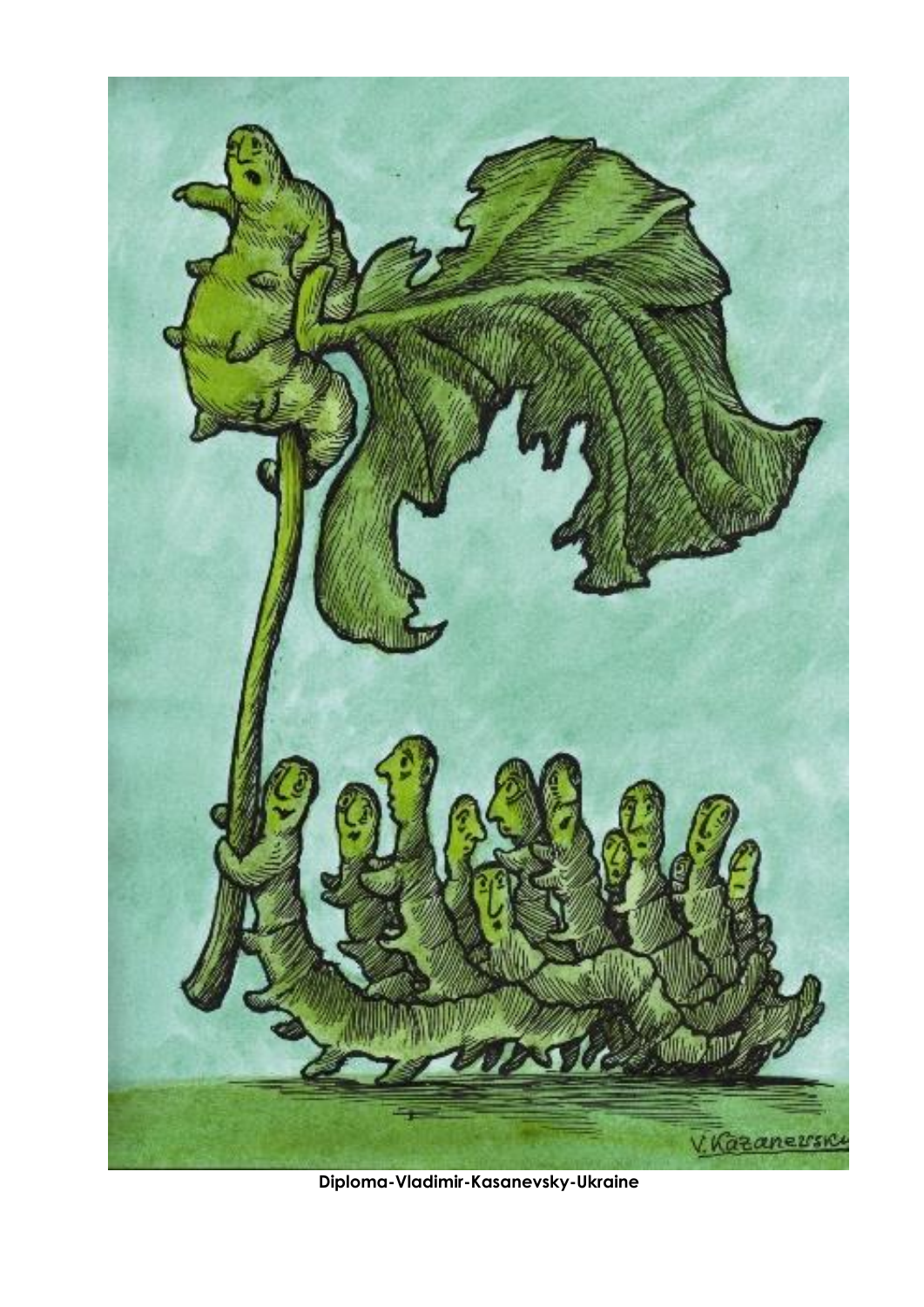**ARGENTINA: Norberto Rodolfo Vecchio Daniel Eduardo Varela**

> **AUSTRALIA: Louis Pol**

**AUSTRIA: Klaus Pitter**

**BELARUS: Marina Gorelova Oleg Gutsol Vitaly Bondar**

## **BELGIUM:**

**André Mathijs Kurt Vangheluwe Luc Descheemaeker Luc Vernimmen Ria Malcorps Yasin Halac**

**Bosnia Hercegovina: Resad Sultanovic**

#### **BULGARIA: Irien Trendafilov Ivalio Tsvetkov Ivelin Stoyanov Jovcho Savov Maya Tcholakova Tsocho Peev Zidarov Veselin**

**BRASILIA: Eduardo Caldari Jr. Fábio Cortez-1-Brasil**

> **CHINA: Ba Bilig Bingling Cheng Shibi Feng Guibo Gai Guibao Gai Yu Guo Ye Ji Rui jun Jinpeng Wu Li Bu Yi Li Jingshan Li Kui Jun**

## **Participants: 48 country 226 candidates**

**Shi Songtao Chian Shen Hong Li Sun ShenYing Zhang Weizhen Qiao Wei Wang Da Peng Wang Yinxiang**

**COLOMBIA: Juan Camilo Lopera Arroyave (Júcalo)**

**CUBA: Roberto Castillo Rodriguez**

> **CROATIA: Borislav Hegedusic Darko Pavic Ivan Haramija Milos Panic Natasa Rasovic**

### **CZECH REPUBLIC: David Evzen Ismail Kere Ivana Valocka Jan Farkas Jiry Srna Lubomir Lichy Jana Matátková Roman Kubec**

**EGYPT: Ahmed Samir Farid Miska Salih Mohamed Hassan Ahmed Omar Seddek Mosatafa**

**Tomas Trunacek**

**ENGLAND: Stephen Mumberson**

> **ESTONIA: Eduard Tuur Enn Ehala Ester Lauringson**

**FINLAND: Heino Partanen Riina Maido**

#### **FRANCE: A.Vulliermet Mofrey Sylvian Pongi**

#### **GERMANY:**

**Ok. Hidir Abdoul-Ganiou Dermani Markus Grolik Steffen Jahsnowsi-Herrschel Valeriu Kurtu**

> **GEORGIA: Khodeli Nadar**

**GREECE: Grigoris Georgiou Serafim Bakoulis**

**HUNGARY: Ervin László Nagy Béla Weisz Ferenc Biri Gábor Szerényi Gergely Bacsa Géza Halász György Csikós István Mező Katalin Banai Károly Gőgös Károly Kutasi László Dluhopolszky Sándor Teszák Zoltán Lehotay**

**INDIA: B V Panduranga Rao Manoj Chopra T V G Mennon**

**INDONESIA: Budi Hari Pujiono Darsono Grace Gunawan**

**ISRAEL: Abraham Averbuch Ash Sergey Sichenko**

> **IRAN: Ali Asadi Aliyeh Mazaheri**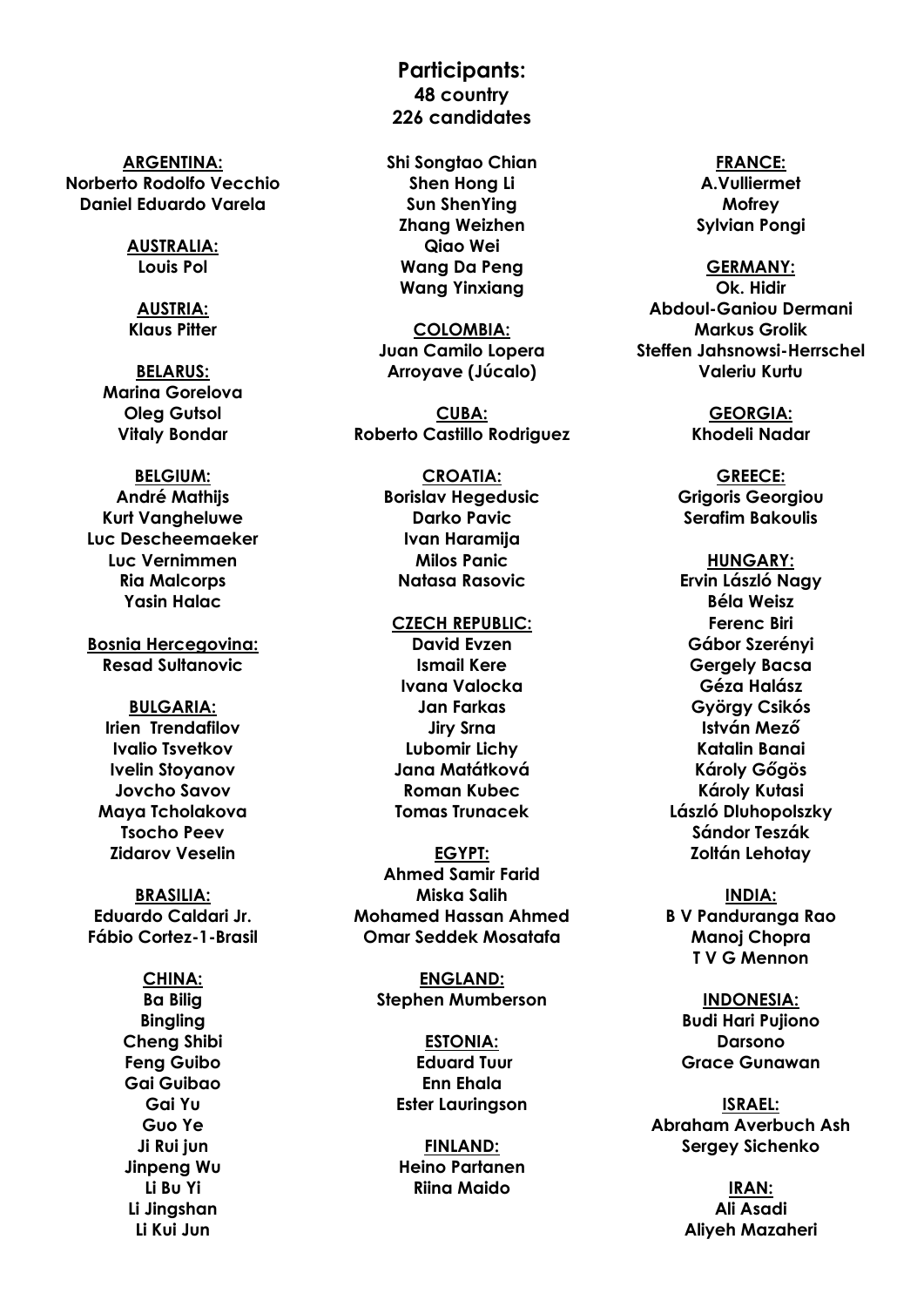**Amir Reza Khordazad Atefeh Yaryan Arash Rahim khani Ayat Naderi Bayeneh Shariati Mehr Behrooz Firoozi Hamed Bazratkan Irani Saeed Jamaleddin Eatebarian Javad Abdolhoseini Majid Davoodi Masoud Ziaei Zardkhashoei Mohammad Reza Babaei Mohammad Saleh Razm Hosseini Nahid Zamani Naghiyeh Negin Nariman Narimani Karahvi Payam Pourfalah Reyhane Karimian Saeed Sadeghi Salimeh Babakhan Samaneh Neisani Saman Jafar Yuosof Alimohamadi**

#### **ITALY:**

**Agim Sulaj Andrea Pecchia Andrea Bersani Angelo Campaner Massimo Presciutti Paolo Dalponte Zordan Daniele**

**INDONESIA: Agus Eko Santoso**

**JAPAN: Akiyoshi Sugimoto Hamano Yuka Shinji Iwamoto**

**LEBANON: Redwan Al Ferekh**

**LITHUANIA: Andrius Gruzdaitis**

**MACEDONIA: Georgijevski Miro Keti Radevska Mirko Trajanovski Spiro Dzajkov**

**MONTENEGRO: Darko Drljevic**

**Luka Lagator**

**Myanmar: Ngai OO**

**POLAND: Henryk Cebula Janusz Grysiewicz Pawel Stanczyk Tadeusz Krotos Zbigniew Kolaczek Zbigniew Nieweglowski**

**REPUBLIC OF ARMENIA: Arsen Gevorgyan**

**ROMANIA: Chiorean Cornel-Marin Constantin Ciosu Constantin Pavel Doru Axinte Horváth Szekeres István Leonte Nastase Nicolae-Dragos Lengher Pavel Constantin Victor Crodu**

**RUSSIA: Alexandr Shaurov Aleksei Kivokourtcev Igor Smirnov Evgeny Merkuriev Galaganow Alexandr Ivanovich Grigoriy Drobotun Iljics Jevgenyij Alekszejevics Sznezsko Peshkov Roman Vladimirovich Tjurin Vladimir Mihailovich Sergey Drozdov Vladimir Khakhanov Vlagyimir Vasziljev**

#### **SERBIA:**

**Aleksandar Blatnik Aleksandar Petrikanovic Jovana Sretenovic Miletea Mileradovic Nikola Vukobrat Uros Maksimovic Severin Sikanja Slobodan Obradovic Stefan Pleskomic Spiro Radulovic Vladimir Stevovic Vojislav Milic**

**SLOVENIA: Zoran Josic**

**SPAIN: Felix Gonzalez**

> **SYRIA: Raed Khalil**

**THE NETHERLANDS: Ad Oskam**

**W.C.Henkes**

**TURKEY: Ahmet Esmer Ethem Togral Eray Őzbek Deniz Kizilkilic Mete Agaoglu Mehmet Saim Bilge Nuri Bilgin Osman Güngör Ömer CAm Recep Ozcan Ramazan Özçelik Salih Kütückü**

**UKRAINE: Dubovsky Alexander Georgij Majorenko Kazanevsky Vladimir Kusnezow Daniil Leo Vyaznikov Michael Mayevsky Mykola Kapusta Sergei Semendyaev Serhiy Naberezhnykh Oleg Loktyev Valeriy Chmyriov Valery Momot Valeriy Mohylnyy Victor Holub Vitaly Levitskiy**

**USA: Alberto Jerez Gerrit Huig Huey Nguyenhuu Phu Nguyen Roozbeh Jafarzadeh Willie Carwell Jr.**

> **URUGUAY: Raquel Orzuj**

**UZBEKISTAN: Makhmudjon Eshonkulov**